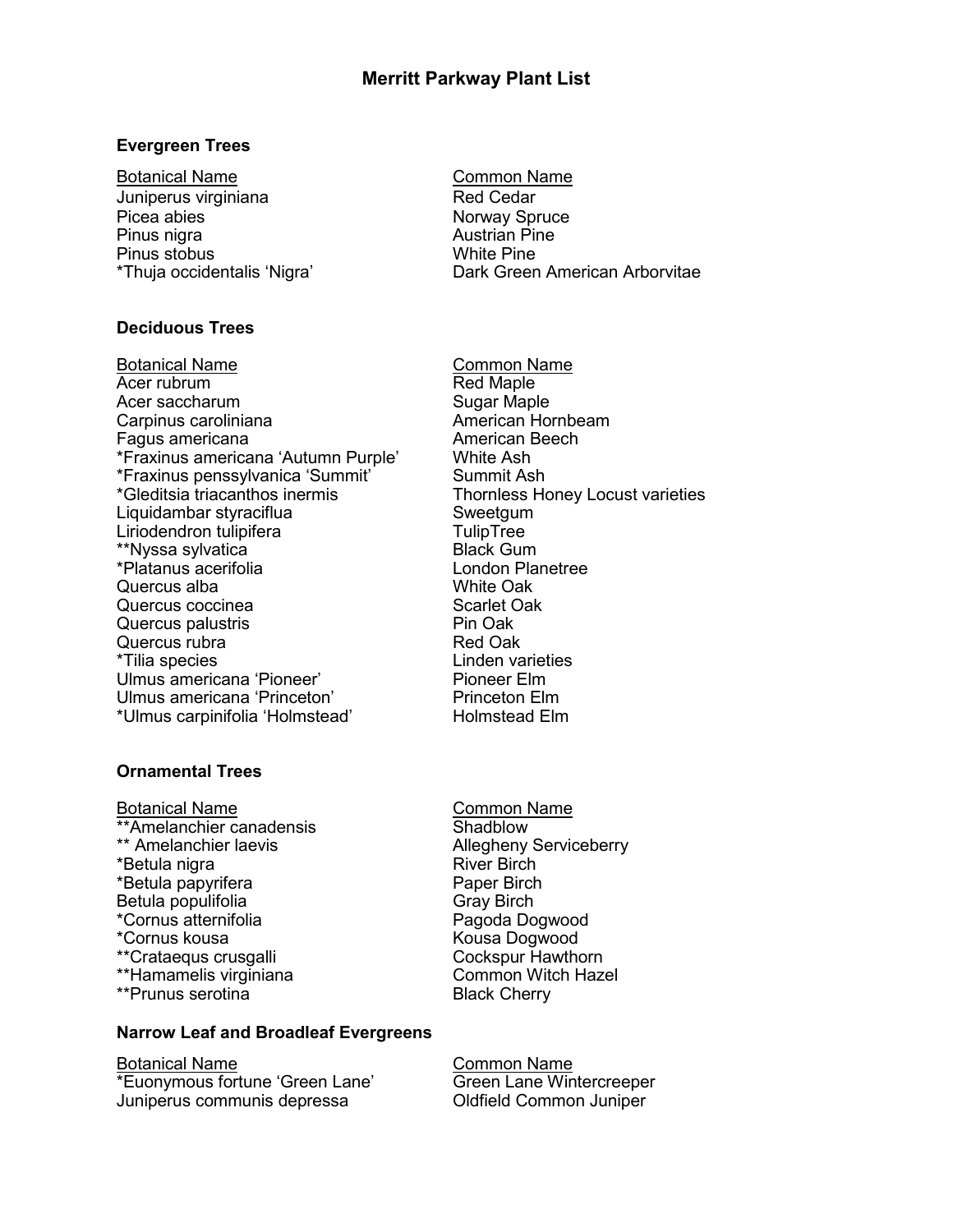Juniperus communis 'Hornibrookii' Hornbrook Juniper \*Juniperus pfitzeriana 'Compacta' Compact Pfitzer Juniper \*Rhododendron catawbiense \*Rhododendron 'Wilsoni' Wilson Rhododendron Rhododendron maximum Rosebay Rhododendron \*Rhododendron periclymenoides Pinxterbloom Azalea \*Rhododendron vaseyi Pinkshell Azalea \*Rhododendron viscosum Swamp Azalea

### **Deciduous Shrubs**

Botanical Name Common Name Comptonia peregrina **Sweetfern** \*Cornus racemosa and Gray Dogwood<br>
Ilex verticillata Ilex verticillata Myrica pensylvanica **Bayberry** \*Rhus aromatica 'Gro-Low' Fragrant Sumac \*Rosa rugosa beach Rose \*Rosa 'Sea Foam' New Sea Foam Rose Sambucus canadensis **American** Elder Vaccinium corymbosum and Highbush Blueberry<br>
\*Viburnum cassinoides Muniterod Viburnum \*Viburnum cassinoides Whiterod Viburnum \*Viburnum dentatum \*Viburnum tomentosum 'Mariesii' Mariesii Doublefile Viburnum \*Viburnum trilobum American Highbush Cranberry

Mountain Laurel<br>Catawba Rhododendron

### **Climbing Vines and Ground Covers**

Botanical Name **Common Name** Hedera helix 'Baltica' Baltic Ivy<br>
Lonicera japonica 'Halliana' Baltic Ivy<br>
Hall's Honeysuckle Lonicera japonica 'Halliana' Pachysandra terminalis **Pachysandra** Parthenocissus quinquefolia virginia Creeper \*Parthenocissus tricuspidata 'Veitchii' Boston Ivy \*Vinca minor 'Bowles' **Bowles** Bowles myrtle

## **Lawn and Meadow Grasses**

Kentucky Bluegrass

Perennial Ryegrass variety: Repell II

Plant Type Specific Variety Alkaligrass variety:Salty Fine Fescue variety: Reliant Jamestown II<br>variety: Baron Ram I Sydsport Palmer II \*Poa trivialis variety: Laser \*Tall Fescue variety: Rebel 3D **Tribute**